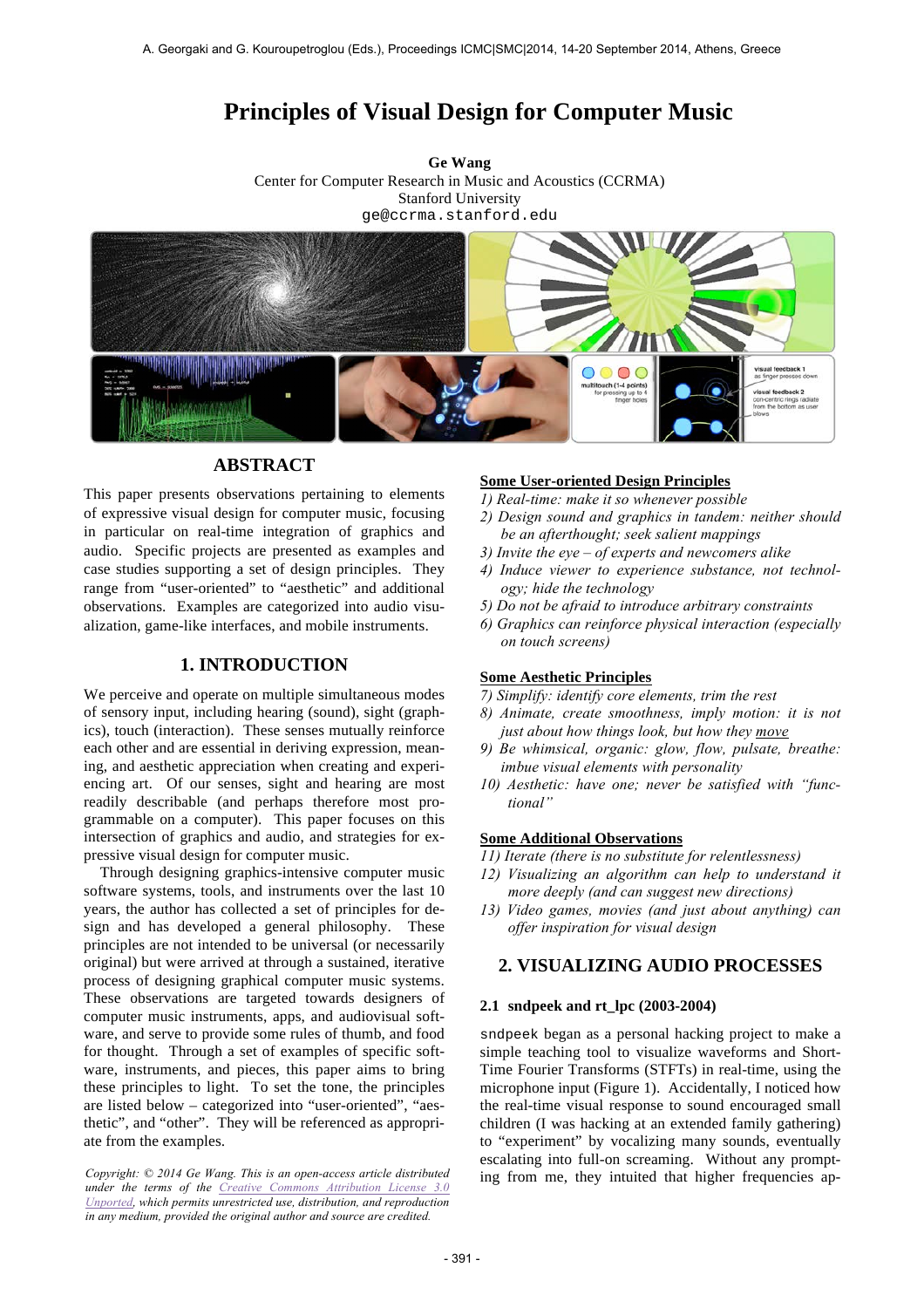peared to the right on the STFT display (**principle #1: real-time whenever possible**, and **#3: invite the eye – of experts and newcomers**). There was even, briefly, a competition for who can scream higher (in both loudness and pitch), before the adults came in to put an end to the enterprise.

In sndpeek, the direct and immediate mapping between sound and graphics is apparent – the time-domain waveforms are simply drawn from each buffer of audio as it arrives from the microphone. A Fast Fourier Transform (FFT) is taken for each buffer, and the magnitude of each of FFT bin make up the spectral display. A sliding history of the STFTs is kept and animated in a scrolling waterfall plot [1]. The tool relied on the smooth animation and motion to convey information **(#8: animate, smoothness, imply motion**).



Figure 1. real-time audio visualization; (left) sndpeek's waveform and waterfall plots; (right) rt\_lpc visualizing various stages of LPC analysis and resynthesis.

We also implemented a successor to sndpeek, called rt\_lpc (Figure 1), a real-time linear-predictive coding (LPC) visualizer that conveys stages in the LPC analysis, source/filter transformations, and resynthesis via periodic pulse train and all-pole filter derived from LPC coefficients. In creating this visualizer, the best takeaway for us was that we had gained a much more complete understanding of the algorithm **(#12: visualizing an algorithm helps to** *grok* **it – and suggests new directions**). We then added a real-time visualization of the vocal tract shape as sections from the LPC coefficient using Durbin Recursion. More often than not, designing visualization for a system seems to compel its designer(s) to really understand its process.

#### **2.2 The Audicle (2004-2006)**

The Audicle [2] was an ambitious attempt at deep integration between real-time visualization and the inner working of the ChucK audio programming language [3]. Implemented entirely in C++/OpenGL (as are most examples in this paper), the Audicle provided multiple views of core elements of the ChucK virtual machine (VM), including timing, processes ("shreds"), and scheduling ("shreduling"). Stats were tracked deep within the ChucK VM, and conveyed to the Audicle for visualization. Originally envisioned to facilitate live coding performances as a type of "program monitor as performance art", the Audicle also contained an audio visualizer directly drawing from the real-time audio synthesis in ChucK's audio engine, and an animated, physics-based code editor **(#1: real-time whenever possible**).





Although the Audicle itself was ill-fated as an integrated programming environment, it spawned the simpler and much more successful miniAudicle [4], and served as the foundation for later laptop orchestra graphical interfaces. It was also a proof of concept for deep integration between graphics and complex audio environments in a real-time context – and the challenges therein.

## **2.3 Converge (2010-2012)**

Created as part of an audiovisual composition for the Stanford Laptop Orchestra [4], the Converge visualizer was designed to be a "visual blender" of hundreds of images and associated location data, timestamp, and user descriptions – all collected using mobile phones from users in their daily life [5] (Figure 3). The piece was an exploration of the moments/sounds of daily life, memory, and passage of time. Each image had a live timer that, when enabled, highlighted our perpetual movement away from past moments, e.g.,"2 days, 5 hours, 28 minutes, 3 seconds ago... 4 seconds ago...".



Figure 3. *Converge* visualizing and "blending" hundreds of user-generated photos.

An organic visual gesture involved exploding each image into 400 image fragments, all subject to a gravitational field that accelerated into a spiraling galaxy-like vortex (Figure 4 and **#9: don't be afraid to be whimsical and organic**). The shards can reform into their original images, or crumple into imploded balls of image fragments (playing on the imperfections and idiosyncrasies of memory). While these images were gathered prior to the performance, and so were not necessarily personal to the audience, they produced strong emotional response, possibly because the images were "mundane" moments of everyday life that all can relate to (**#4: hide the technology; induce viewer to think about substance**).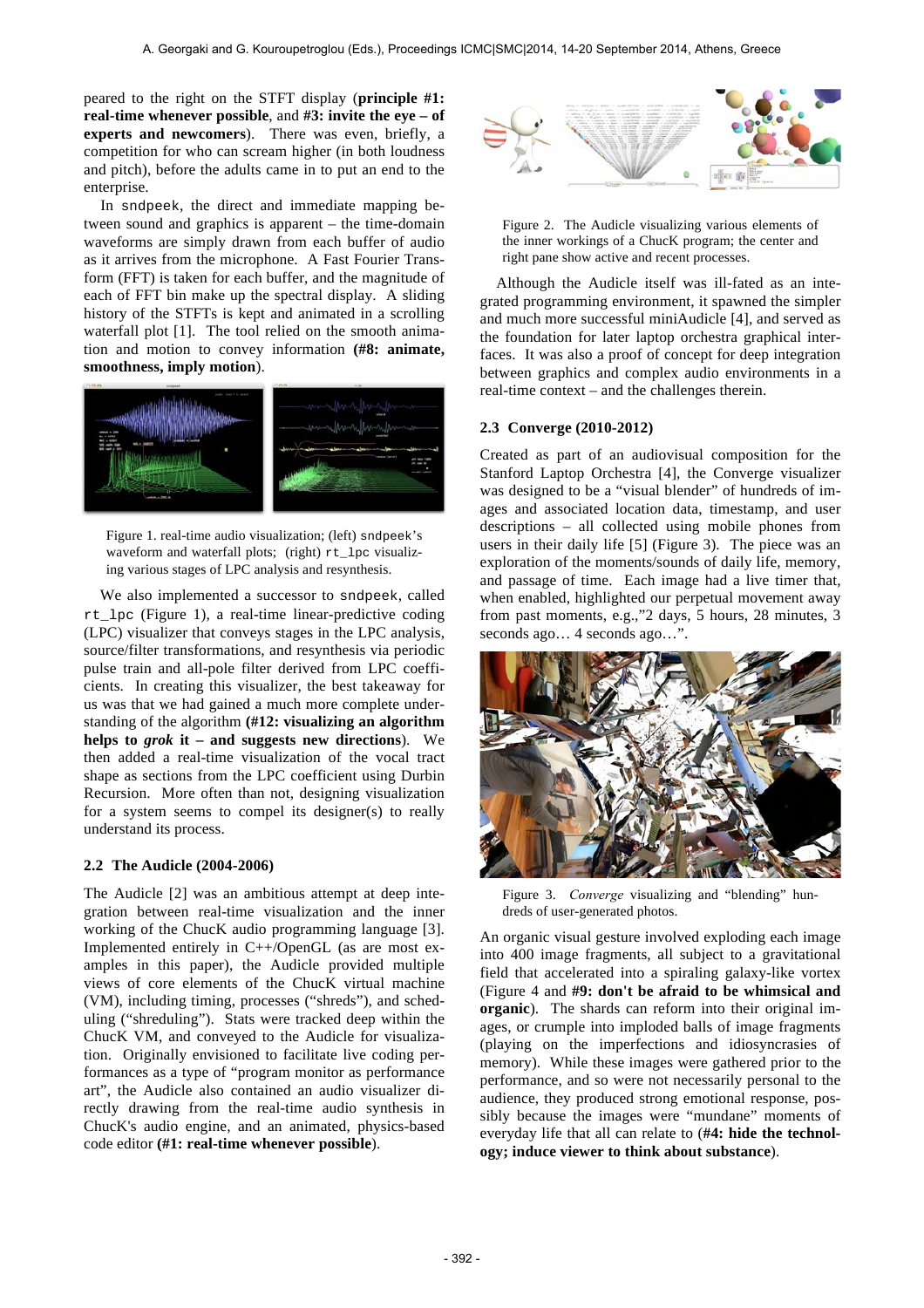

Figure 4. *Converge*'s "galactic vortex" visualization, comprised of thousands of image fragments.

# **3. GAME-LIKE INTERFACES**

**3.1 Non-specific Gamelan Taiko Fusion (2005)**





*Non-specific Gamelan Taiko Fusion* by Perry Cook and Ge Wang was one of the very first pieces created laptop orchestra [6], and featured a local-area networked and synchronized step sequencer. The ensemble is divided into four sections; each of which can place any of eight timbres, represented by colored squares, on the 8x4 sequencer grid. An animated cursor washes over the sequencer, as a human conductor issues instructions to each of the sections regarding timbre and density. The interface was simple (**#7: identify core elements to visualize, trim the rest**). The animation, while minimal, was designed to make an intrinsically discrete step sequencer feel slightly more fluid.

## **3.2 ChucK ChucK Rocket (2006)**

*ChucK ChucK Rocket* by Scott Smallwood and Ge Wang was a collaborative instrument inspired by the game *Chu Chu Rocket* [7] (**#13: video games can offer inspiration**). Players instantiate mouse-like critters onto a game board, directing them with arrows. As a critter runs over objects, sounds are made. Visually, the critters dart smoothly over the game-board; however, the underlying system is a discretely timed grid. Furthermore, all computers in the ensemble are networked synchronized, making complex interlocking rhythms possible. Graphically,

an interpolator takes the synchronization signals and computes a velocity to animate the movement of each critter, giving the appearance of smoothness (**#7: animate, imply smoothness, motion**) –offering an essential game-like visual and interaction.



Figure 6. *ChucK ChucK Rocket* in action; (top) topdown view of game board; (bottom) perspective view.

## **3.3 LUSH (2010)**

**Principle #9** encourages experimentation with the **whimsical** and **organic**. *LUSH* [8] offers a fairly literal interpretation with an "ecosystem" where schools of musical entities (i.e., "fishes") roam according to group flocking algorithms. Each entity is encoded with musical information derived from non-deterministic finite automata, and makes its way through patches of musical triggers. A key aspect of *LUSH* is the aesthetics of motion and movement of the flocks gracefully roaming through the system, adding an organic element of chance.



Figure 7. The LUSH musical eco-system.

# **4. INTERLUDE: INSPIRATIONS**

In designing visuals for computer music systems, outside inspiration can suggest new functional, aesthetic, and technical directions. I believe that inspiration can and should be taken from wherever one may happen to find them. More obvious sources include synthesis or physical modeling parameters, aspects of the sound itself (e.g.,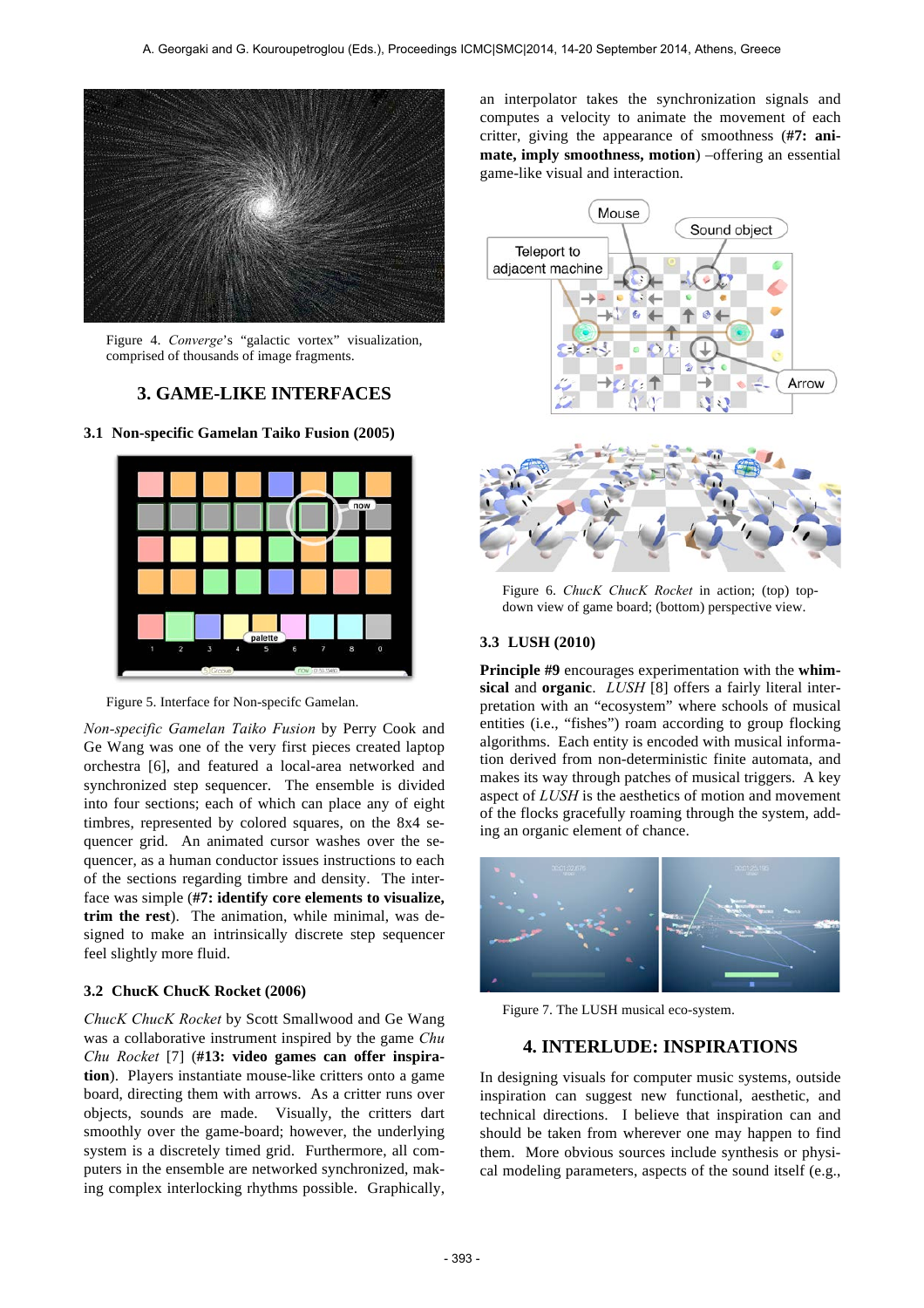waveform, spectral data, features). Less obvious sources of inspirations come from video games, cartoons, movies, or simply how a branch might sway in a breeze.

Gratefully, the author has drawn inspiration from such movies as Disney's *Fantasia* [9]. Consider, for example, "Sorcerer's Apprentice", where Mickey Mouse (the Apprentice) wields his absent master's magic wand in an attempt to "automate" his chores, only leading to chaos and mayhem (Figure 8). The visuals and animation design for this segment are meticulously and artfully tied to the musical score (by Paul Dukas 1896), a masterful example of conveying whimsy and magic through visuals and music (as brooms and other household objects take on personalities). At the same time, the Apprentice's role seems symbolic of our own as researchers and practitioners of a still nascent technology – it holds our fascination, and at times can feel like magic (and sometimes ends up in a mess).



Figure 8. Mickey Mouse conducting a symphony of magic and mayhem in *Fantasia* (1940).

Other sources of inspiration come from Edward Tufte's insights on information presentation [10], to Toshio Iwai's musical games [11], and audiovisual suites like Golan Levin's Painterly Interfaces [12]; the latter documented excellent examples of designing interactive sound and graphics as a single entity (**#2: design visual and sound in tandem**), and foregrounding substance over machinery. In yellowtail (Figure 9), Levin imposes the mechanic of (**#5: introduce arbitrary constraints**) of recording the gesture associated with drawing strokes, and extrapolating this information to organically animate each stroke while maintaining the essence of how the initial stroke was drawn (**#8: animate** and **#9: be organic**). (All are examples of **#13: anything can inspire**.)



Figure 9. Levin's *Yellowtail* animates brushstrokes using information from the drawing gesture itself.

# **5. VISUAL DESIGN FOR MOBILE MUSIC**

Mobile and other touch screen-based instruments offer yet another dimension for real-time graphics, since the display is also the surface of interaction, presenting unique opportunities to couple visual design with physical interaction design.

#### **5.1 Ocarina (2008) and Ocarina 2 (2012)**



Figure 10. Animated fingerholes in *Ocarina* reinforce physical interaction by responding smoothly to touch, aimed to compensate for lack of tactile feedback.

*Ocarina*, designed in 2008 [13], was an exercise to create an expressive musical instrument specifically tailored to the iPhone (Figure 10). The physical interaction includes blowing into the microphone to articulate the sound, multi-touch to control pitch (via four onscreen virtual holes), and tilt to add and control vibrato. It embodies many of principles listed above, as it was designed to be visually inviting as an instrument/musical toy (**#3 invite the eye**). The visual design was also an exercise in reduction (**#7 simplify: identify core elements to visualize, trim the rest**), choosing to show only the functional fingerholes (and not the body of the instrument, which was also intended as a statement that the phone *is* the instrument) and visualization of breath and spinning particles in Ocarina 2 that respond to breath input (**#9 be whimsical and organic**).



Figure 11. *Ocarina*'s globe: listening to and visualizing other users around the world.

Much attention was devoted to the graphical interaction of the onscreen virtual fingerholes – they smoothly expand when a touch is detected. The goal was to make the experience feel responsive and also to compensate (to an extent) for the lack of tactility of the flat touch screen. Animated fingerholes help inform the user, often in their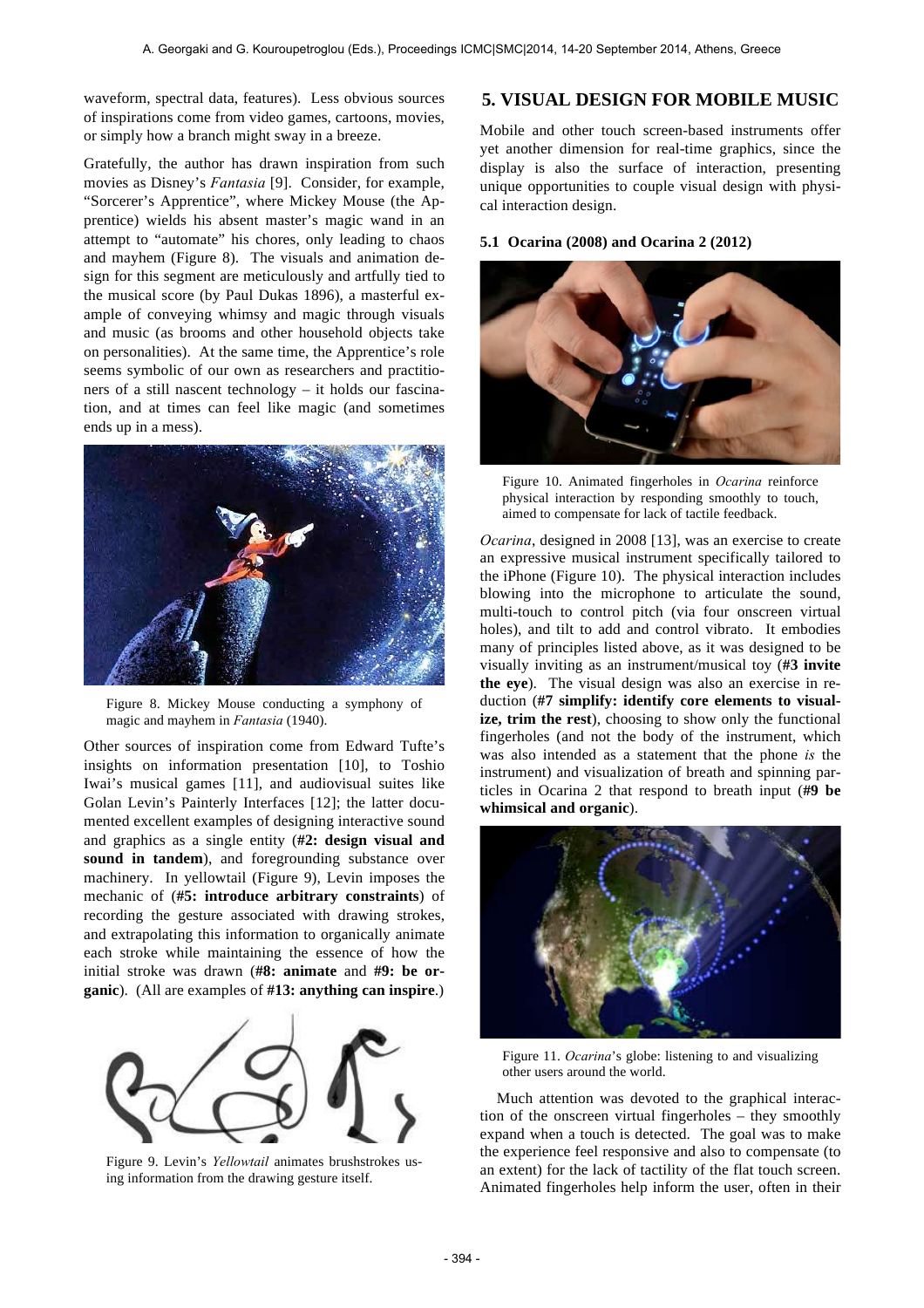peripheral vision, that they have covered or activated a particular hole (**#6: graphics can reinforce physical interaction**).

The social aspect of Ocarina is presented through a visualization of the Earth displaying locations of recent Ocarina players around the world, which also highlights performance snippets (Figure 11). As accompaniment to the melody, a dual-helix animation emanates from the snippet's origin on the globe, and peacefully swirls into space, evoking both a sense of loneliness and connection. Functionally speaking, this visualization is perhaps completely unnecessary, but aesthetically it seemed completely essential to convey a sense of magic (**#10: have an aesthetic; never be satisfied with "functional"**), to hide the technology (**#4: induce viewer to think about substance, not technology**). The inspiration for the dual glowing helix actually came from a visual effect in video games, often used when a magic spell is cast or when a character gains a new ability (**#13: video games can offer inspiration**).

#### **5.2 Magic Fiddle (2011)**

The Magic Fiddle was designed specific for the iPad (Figure 12) and requires the user to hold the device near the chin and shoulder, like a violin [14]. The bowing interaction was replaced by an interaction that looks like a swirling vortex of smoke when touched, implying an active constant motion (**#5: introduce arbitrary constraints** and **#8: imply motion**). The graphics were, like Ocarina, designed to enhance a physical interaction (**principle #2: use visuals to reinforce physical interaction**) via responsive animations on the strings and the bowing region. We focused on only the core interactive elements (**#7: simplify**) and aesthetic elements (**#9: be whimsical and organic: glow**), including an additively blended neon glow on the strings and a flowing mist-like effect in the background, which also gave the visual effect of depth while emphasizing the virtual fiddle strings.



Figure 12. (left) Magic Fiddle design; (right) final version on iPad.

The visual and sound design for Magic Fiddle proceeded in tandem through many iterations (**#1: design sound + graphics in tandem** and **#11 iterate**), where the visual design stemmed from the parameters of the bowed string physical model (based on commuted synthesis), and the graphics guided the features of the sound synthesis, suggesting how glissandi and pizzicato might work. Ultimately, a glowing, neon-like aesthetic was adopted (**#10: have an aesthetic; never be satisfied with "functional"**).

## **5.3 Magic Piano (2010)**

The core interaction in Magic Piano is exceedingly minimalistic (perhaps taking principle **#7: simplify** to an extreme), only involving falling flickering light particles (representing notes) and animated expanding rings in response to touch gestures (Figure 13). The lack of visible piano keys in this mode was in consideration of both the small touch screen size and the lack of tactility in distinguishing adjacent keys. The visual design, therefore, tried removing keys altogether, and encoded scores in the animated falling particles to be played expressively in time (**#5 introduce arbitrary constraints**).



Figure 13. Magic Piano's "songbook" mode; user controls timing to play pitches encoded in falling particles.

Interestingly, this "songbook" mode is by far the most popular in Magic Piano, one of Smule's most popular apps with more than 60 million users to date. By contrast, the "solo instrument" modes in Magic Piano (Figure 14) did feature visible piano keys, albeit contorted into various shapes, including a spiral that slowly "breathes", and a linear form that oscillates (**#9: be whimsical and organic: pulsate, breathe**). These whimsical modes were initial design experiments, and were left in as solo instruments. (Admittedly the contorted pianos are some of the most unnecessarily difficult-to-play instruments the author has ever designed – and experienced.)



Figure 14. The Magic Piano spiral keyboard mode: whimsical (and notoriously difficult to play).

#### **5.4 Additional Examples and Resources**

Those seeking additional, related audiovisual instruments can be found in *MadPad* [15] – a crowdsourced audiovisual sampling instrument, *Leaf Trombone: World Stage* [16] – a crowdsourced social music ecosystem, *Borderlands* [17] – a performance interface specifically designed to visualize granular synthesis (Figure 15), and more recently *Auraglyph* [18] – a handwriting driven graphics music programming environment.